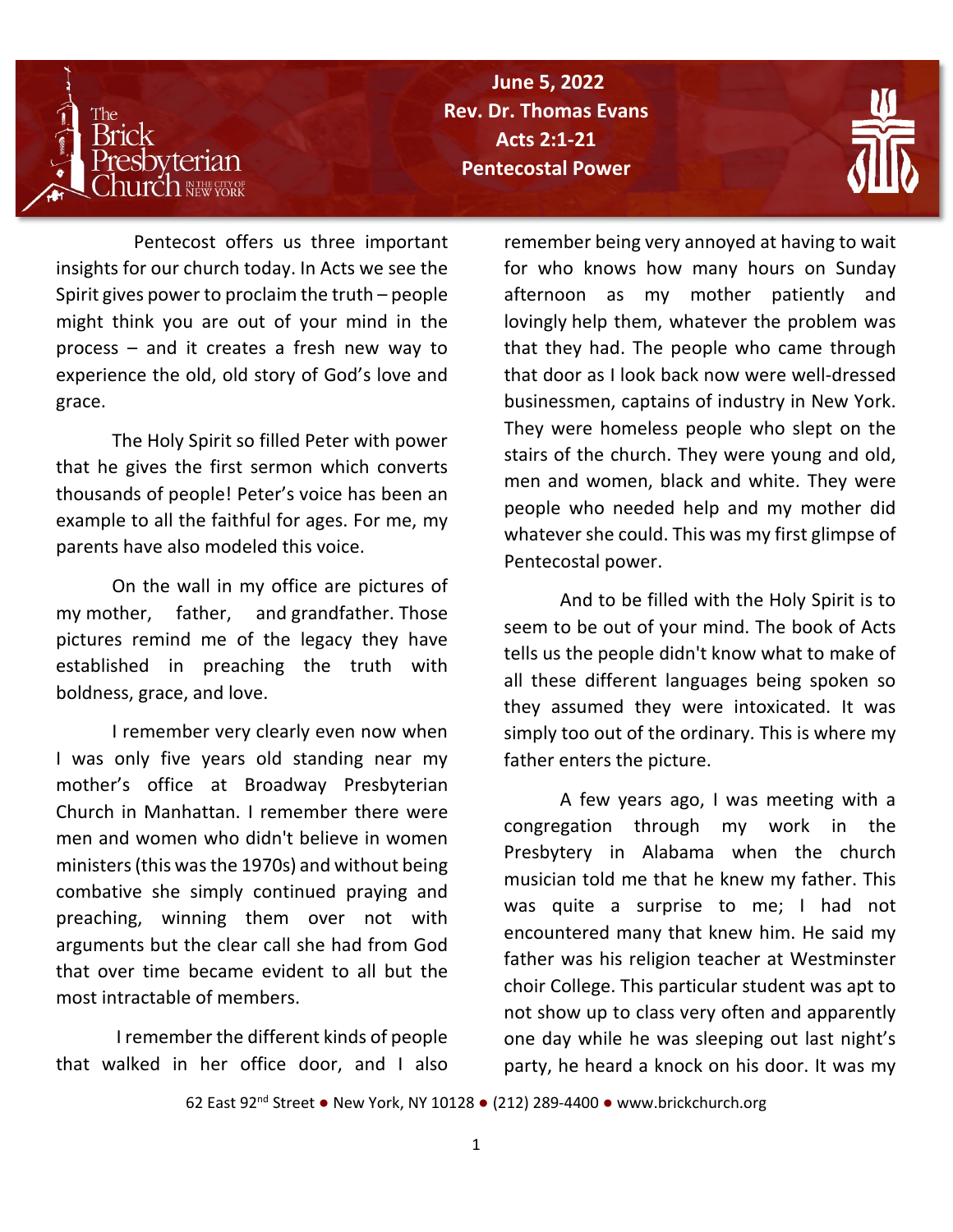father and the entire religion class! They piled into his dorm room and my father proceeded to give the lecture for the day! The man then told me, "It was that kind of care and attention from your father that saved my life."

The Spirit gives us courage to do crazy things. Crazy enough to invest in a man's dream to create an academy of learning in Liberia, where there was nothing; no education, no school, now young boys and girls are thriving in wonderful classrooms. God gave Sam Enders a crazy vision; a God-sized vision and thank God through the power of the Holy Spirit you all listened and stepped up! They opened in 2012 with 140 children and now they have 1,000!!! That's Pentecostal power!!!

Sometimes we need to be out of our practical mind and to be in a Holy Spirit fervor.

Which brings us music.

Jazz is a fusion that can take a traditional tune, keep what is best and offer a new interpretation for the moment in which we live.

One of my all-time favorite hymns is *Be Thou My Vision*. Every time I hear it or sing it, it stirs something eternal, something deeply spiritual, something joyous and peaceful. But for my daughter, Liz, it was just another boring church song to sit through on Sunday morning.

I will still never forget it was almost 30 years ago now when my daughter, Liz, was sitting next to me in the Seminary Chapel at Princeton. I was visiting from my congregation in Arkansas. She was four at the time. Normally she would sit very still during the hymns. But this was a jazz service. And when they played *Be thou My Vision* suddenly she was swaying in the

pews like she had been moving to music all her life. It was easy to recognize the melody but the fresh perspective they gave injected it with imbued it with new purpose and meaning. And so, I felt it as well. I felt the Spirit moving in me, as I saw it move in Liz. The beautiful message of that most ancient and amazing and wonderful hymn spoke to me in a way it never had before.

This is the heart of Pentecost and the heart of our challenge as a church today. More and more people are becoming "nones", that means they have no church affiliation whatsoever.

How do we take the essence of God's good news for the hungry in body, mind, and spirit and let the Spirit's wind blow down that which holds us back?

How we fan the flames of love for children in distress?

How do we stoke the fires of grace for those in NYC yet to discover the mercy of our Lord?

We grasp with all our might, the essence of God's goodness and let the Spirit burn up the rest as chaff to the flame so that all we are left with is pure Pentecostal power.

And we must do so with the determination to make the ministry of our Lord with the same passion-filled commitment as scribbled on the wall of a New York subway!

*You can punch my lips so I can't blow my horn, but my fingers will find a piano.*

*You can slam the piano lid on my fingers, but you can't stop my toes from tapping.*

62 East 92nd Street ● New York, NY 10128 ● (212) 289-4400 ● [www.brickchurch.org](http://www.brickchurch.org/)